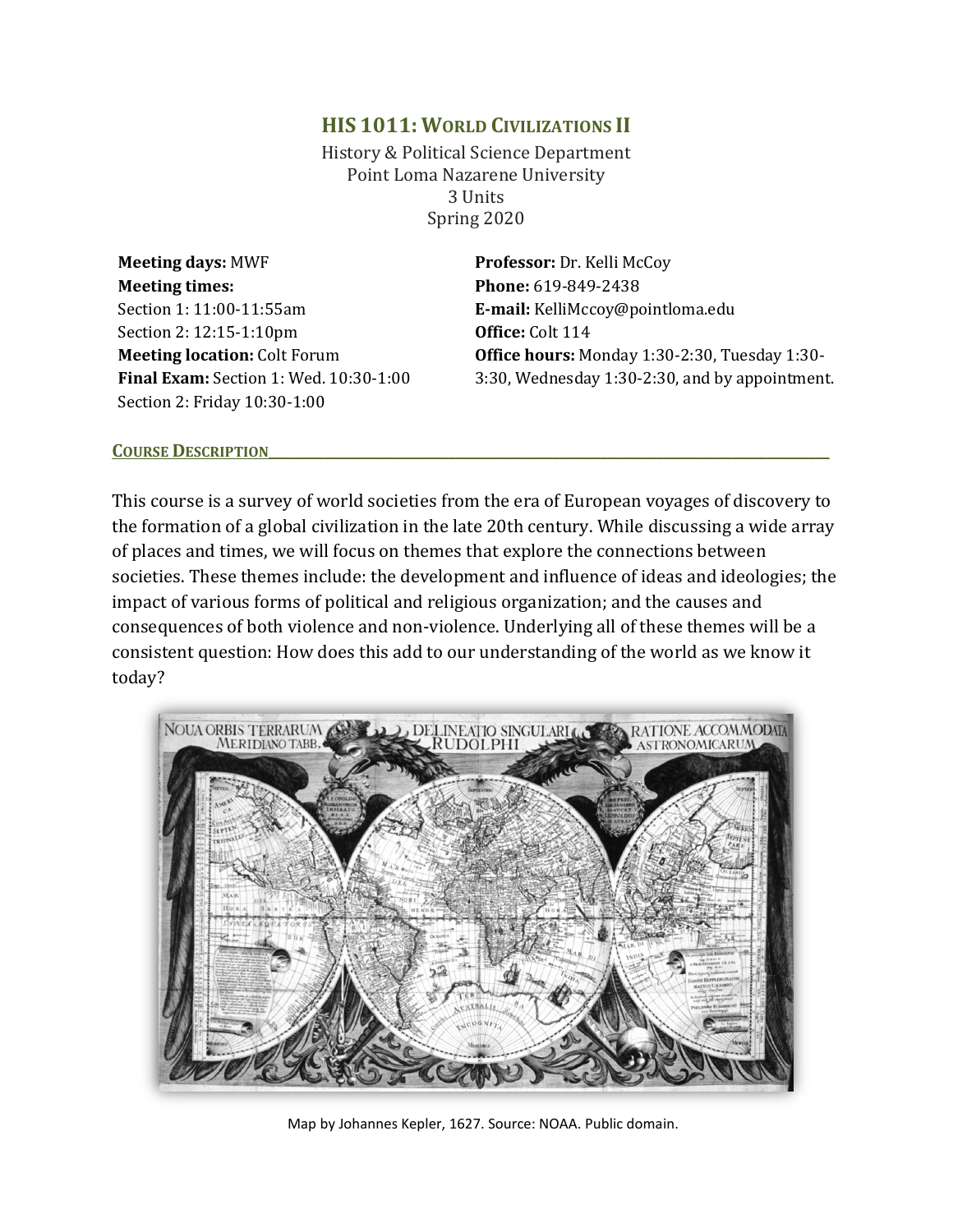# **To Teach ~ To Shape ~ To Send**

Point Loma Nazarene University exists to provide higher education in a vital Christian community where minds are engaged and challenged, character is modeled and formed, and service becomes an expression of faith. Being of Wesleyan heritage, we aspire to be a learning community where grace is foundational, truth is pursued, and holiness is a way of life.

## **GENERAL EDUCATION MISSION STATEMENT**

PLNU provides a foundational course of study in the liberal arts informed by the life, death, and resurrection of Jesus Christ. In keeping with the Wesleyan tradition, the curriculum equips students with a broad range of knowledge and skills within and across disciplines to enrich major study, lifelong learning, and vocational service as Christ-like participants in the world's diverse societies and cultures.

## **GENERAL EDUCATION LEARNING OUTCOME #2C**

Students who complete this GE course will demonstrate an understanding of the complex issues faced by diverse groups in global and/or cross-cultural contexts**.** Assessed with a signature assignment (essay question).

## **COURSE LEARNING OUTCOMES\_\_\_\_\_\_\_\_\_\_\_\_\_\_\_\_\_\_\_\_\_\_\_\_\_\_\_\_\_\_\_\_\_\_\_\_\_\_\_\_\_\_\_\_\_\_\_\_\_\_\_\_\_\_\_\_\_\_\_\_\_\_\_\_\_\_\_\_\_\_\_\_**

By the end of the course, you will be able to:

- 1. Analyze significant primary texts concerning world civilizations from the 1500s to the present.
- 2. Evaluate and articulate the diversity of human experience across a range of historical periods.
- 3. Use a historical perspective to understand the world today and address contemporary problems/issues.
- 4. Critically evaluate several of the major beliefs, ideologies, and values that have influenced the modern world.
- 5. Assess your own culture within the context of the process of globalization since 1500.
- 6. Examine historical developments with a particular emphasis on values and ethical choices, in light of being global citizens.

# **COURSE REQUIREMENTS AND EXPECTATIONS**

# **Participation**

Your engagement with the class is a huge component of your success in this course, and also enhances the learning of your classmates. Your participation is therefore evaluated throughout the semester. Since you cannot participate if you do not attend class,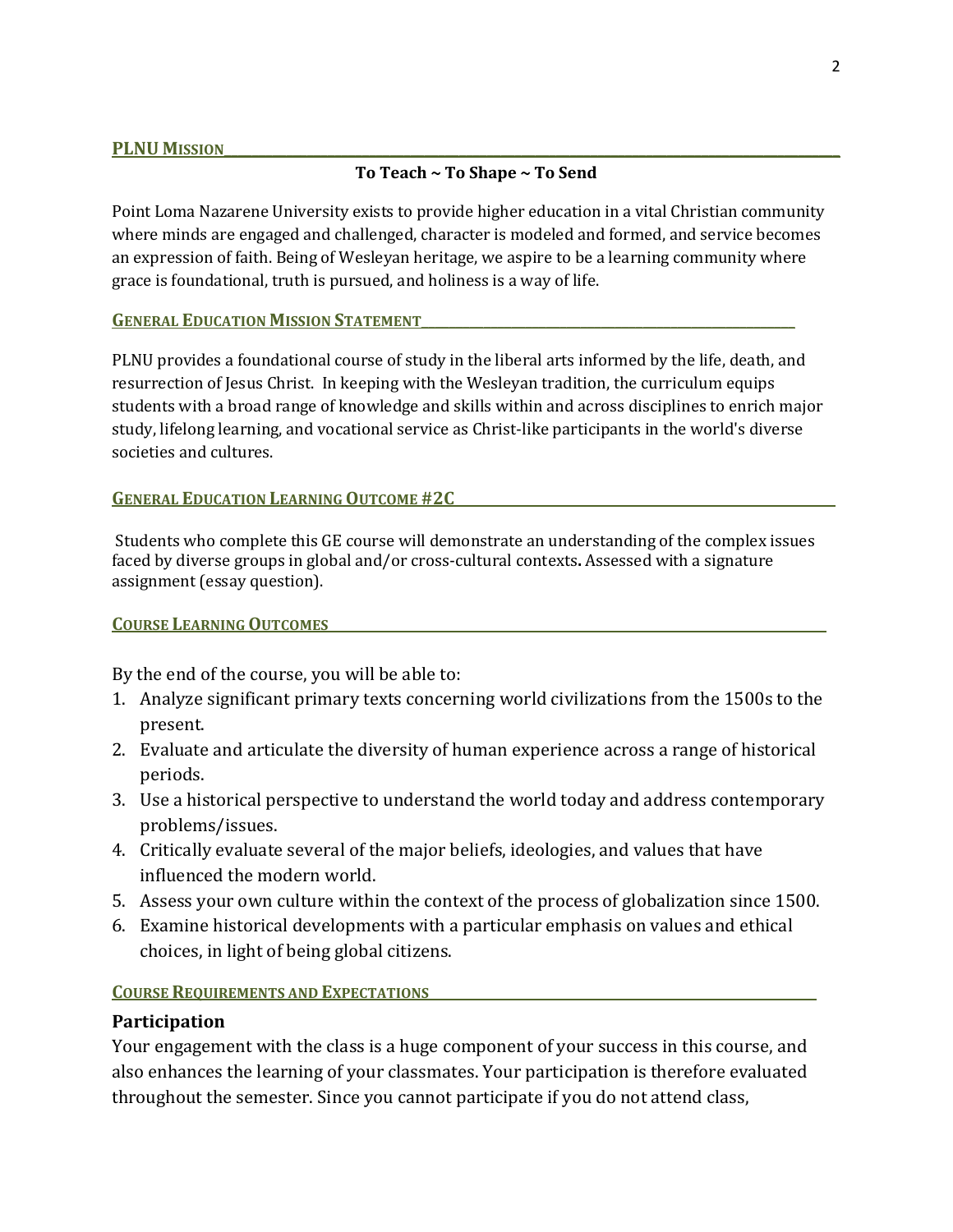attendance will be taken at the start of each class. If you miss two or more classes, you will lose 15 points (out of 100 possible) for each absence, beginning with the second one. Arriving late or leaving early will be considered  $\frac{1}{2}$  an absence. (As stated in the Undergraduate Catalog, there are no excused absences other than in the case of certain university-sponsored events. If this applies to you, it is your responsibility to provide me with the appropriate documentation no later than one week after the missed class.)

# **Quizzes and Online Discussions**

To help you be prepared for our classes and ready for a thoughtful face-to-face conversation, online quizzes and/or discussions on the reading will be given regularly via Canvas. Please make sure to do the quizzes and discussions on time. **Quizzes and discussions cannot be made up** if you miss them. It is your responsibility to regularly check Canvas and the syllabus for these assignments.

# **Historical Activities**

The Historical Activities give you an opportunity to take field trips of your choosing! You can experience various aspects of history in the places they actually happened, watch historical films, or hear guest speakers and reflect on those experiences. Detailed information will be given in class and on Canvas.

# **GRADING\_\_\_\_\_\_\_\_\_\_\_\_\_\_\_\_\_\_\_\_\_\_\_\_\_\_\_\_\_\_\_\_\_\_\_\_\_\_\_\_\_\_\_\_\_\_\_\_\_\_\_\_\_\_\_\_\_\_\_\_\_\_\_\_\_\_\_\_\_\_\_\_\_\_\_\_\_\_\_\_\_\_\_\_\_\_\_\_\_\_\_\_\_\_\_**

Please contact me at any point during the semester if you have questions about the status of your grade. Grades are weighted and will be calculated as follows:

| Assignment distribution by percentage:                                                                                                       |                                | Letter grades assigned as follows:                                                           |                                                                                                          |
|----------------------------------------------------------------------------------------------------------------------------------------------|--------------------------------|----------------------------------------------------------------------------------------------|----------------------------------------------------------------------------------------------------------|
| Participation<br>$\bullet$<br>• Quizzes and Online Discussions 15%<br><b>Historical Activities</b><br>Midterm #1<br>Midterm #2<br>Final Exam | 5%<br>10%<br>20%<br>25%<br>25% | $A=93-100$<br>$A=90-92.99$<br>$B+=87-89.99$<br>$B=83-86.99$<br>$B=80-82.99$<br>$C+=77-79.99$ | $C = 73 - 76.99$<br>$C = 70 - 72.99$<br>$D+=67-69.99$<br>$D=63-66.99$<br>$D = 60 - 62.99$<br>$F=0-59.99$ |

# **REQUIRED TEXTS**

Trevor R. Getz and Liz Clarke. *Abina and the Important Men: A Graphic History.*  Zara Marselian, ed. *The Soul Speaks*. (Also on reserve in the Ryan Library) Subscription for one semester to access our HIS 1011 E-Reader on Perusall.com. This is the option to select: "\$24.95 180-day online access to text (ISBN 9781935306450)". \***Further instructions on using Perusall will be given in class.**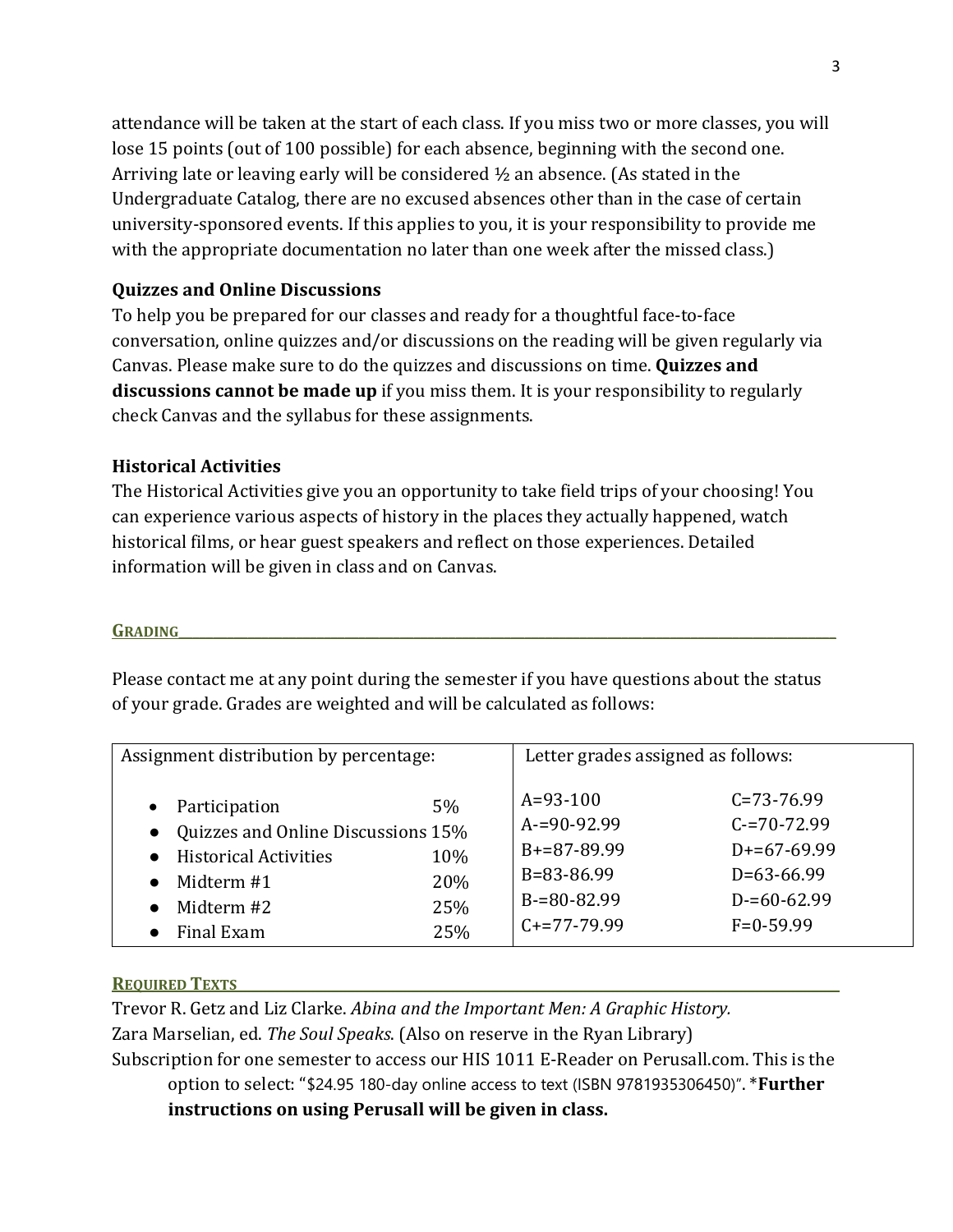#### **COURSE POLICIES**

All students can and should succeed in this course, so please let me know if there are things I can do to help you. Please speak with me as soon as possible if any problems arise or if you have any questions about how to succeed in this course.

## **Incompletes and Late Assignments**

Please talk with me as soon as possible if for whatever reason you are having trouble completing your work, so that we can find the best solution. All assignments are to be submitted/turned in by the beginning of the class session when they are due, unless otherwise indicated on Canvas. Incompletes will only be assigned in extremely unusual circumstances. There are no make-up quizzes/ online discussions, since those are to help you come prepared to class. There are no make-up exams (midterms and final), unless you have contacted me in advance, in which case I *may* allow it depending on the circumstances. If papers, projects, or activities are turned in late, they will be subjected to a 10% penalty per day. Please ask me for more information if you believe you will need to turn in an assignment late.

**Laptops, Cell Phones, and Recording Devices**: In order to create the most conducive learning environment, all phones should be silenced and not used during class. Please do not use laptops or other technological devices during our face-to-face class sessions, as these are often a distraction to neighboring students. Exceptions may be granted under certain circumstances. Please speak with me as soon as possible if you believe you have a specific need for an exception. No recording of lectures or class discussions is allowed without prior permission from the professor.

## **Final Examination Policy**

Successful completion of this class requires taking the final examination on its scheduled day. The final examination schedule is posted on the [Class Schedules](http://www.pointloma.edu/experience/academics/class-schedules) site. No requests for early examinations or alternative days will be approved.

## **PLNU Copyright Policy**

Point Loma Nazarene University, as a non-profit educational institution, is entitled by law to use materials protected by the US Copyright Act for classroom education. Any use of those materials outside the class may violate the law.

## **PLNU Academic Honesty Policy**

Students should demonstrate academic honesty by doing original work and by giving appropriate credit to the ideas of others. Academic dishonesty is the act of presenting information, ideas, and/or concepts as one's own when in reality they are the results of another person's creativity and effort. A faculty member who believes a situation involving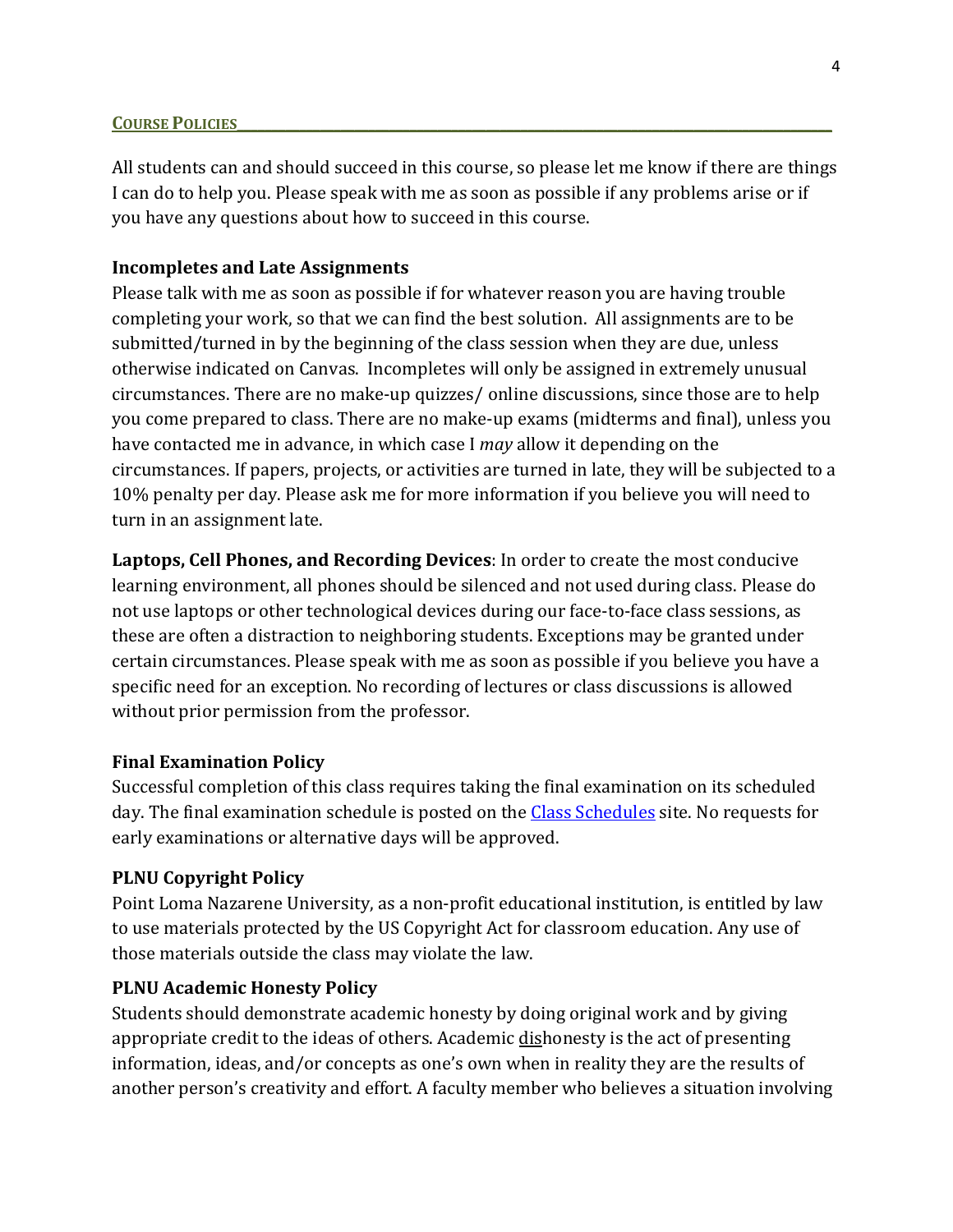academic dishonesty has been detected may assign a failing grade for that assignment or examination, or, depending on the seriousness of the offense, for the course. Faculty should follow and students may appeal using the procedure in the university Catalog. See [Academic Policies](http://catalog.pointloma.edu/content.php?catoid=18&navoid=1278) for definitions of kinds of academic dishonesty and for further policy information.

# **PLNU Academic Accommodations Policy**

While all students are expected to meet the minimum standards for completion of this course as established by the instructor, students with disabilities may require academic adjustments, modifications or auxiliary aids/services. At Point Loma Nazarene University (PLNU), these students are requested to register with the Disability Resource Center (DRC), located in the Bond Academic Center. [\(DRC@pointloma.edu](mailto:DRC@pointloma.edu) or 619-849-2486). The DRC's policies and procedures for assisting such students in the development of an appropriate academic adjustment plan (AP) allows PLNU to comply with Section 504 of the Rehabilitation Act and the Americans with Disabilities Act. Section 504 (a) prohibits discrimination against students with special needs and guarantees all qualified students equal access to and benefits of PLNU programs and activities. After the student files the required documentation, the DRC, in conjunction with the student, will develop an AP to meet that student's specific learning needs. The DRC will thereafter email the student's AP to all faculty who teach courses in which the student is enrolled each semester. The AP must be implemented in all such courses.

If students do not wish to avail themselves of some or all of the elements of their AP in a particular course, it is the responsibility of those students to notify their professor in that course. PLNU highly recommends that DRC students speak with their professors during the first two weeks of each semester about the applicability of their AP in that particular course and/or if they do not desire to take advantage of some or all of the elements of their AP in that course.

# **PLNU Attendance and Participation Policy**

Regular and punctual attendance at all classes is considered essential to optimum academic achievement. If the student is absent from more than 10 percent of class meetings, the faculty member can file a written report which may result in de-enrollment. If the absences exceed 20 percent, the student may be de-enrolled without notice until the university drop date or, after that date, receive the appropriate grade for their work and participation. See [Academic Policies](http://catalog.pointloma.edu/content.php?catoid=18&navoid=1278) in the Undergraduate Academic Catalog.

As it says in the Catalog, students are expected to do two hours of preparation for each hour spent in class. I have designed the readings and assignments with this in mind.

**Please note: all communication outside of class will be sent to your PLNU e-mail account. It is absolutely necessary that you regularly check your email and Canvas for any announcements regarding this class.**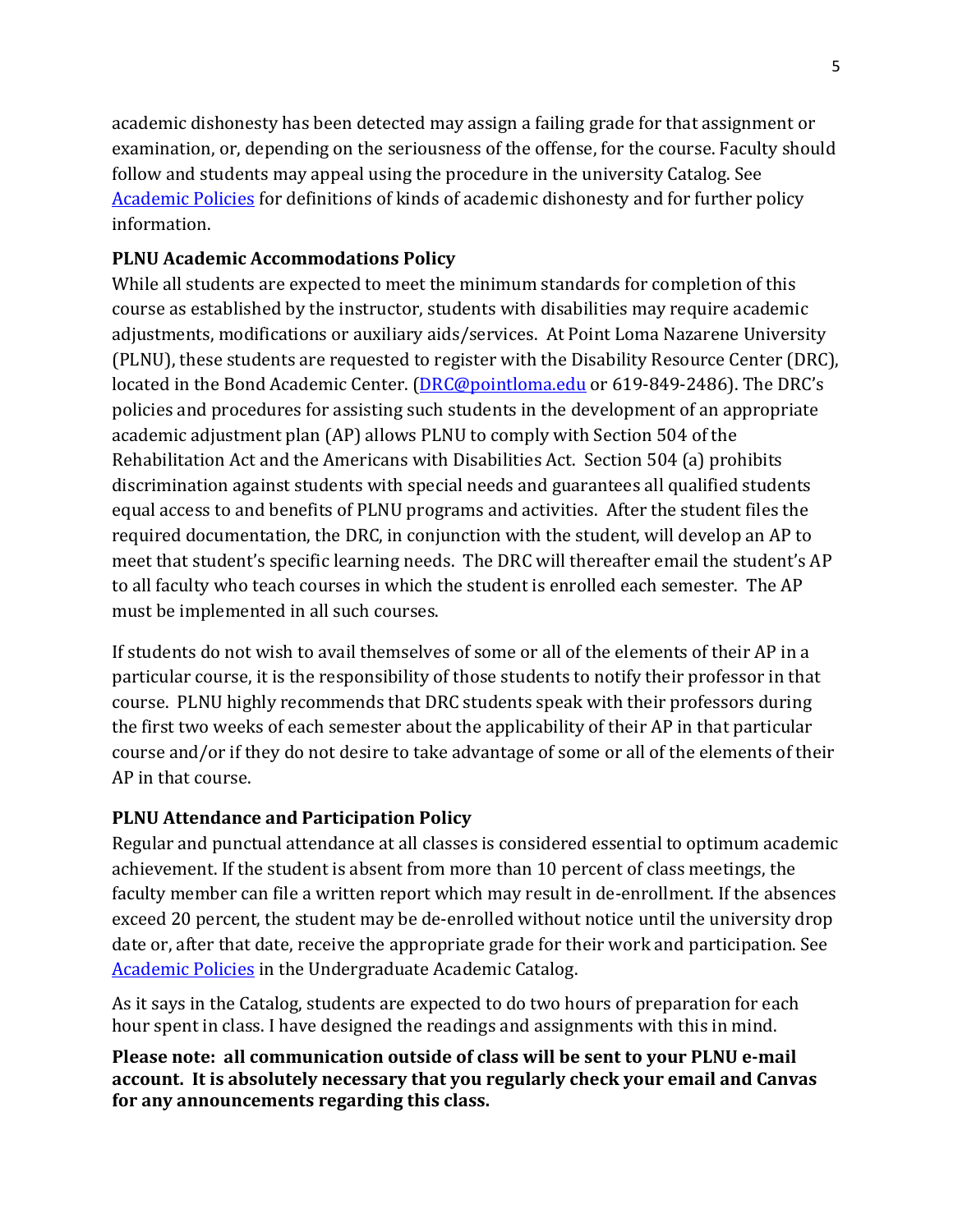#### **CAMPUS RESOURCES**

The **PLNU Tutorial Center** offers support with everything you need to succeed — whether it's learning test-taking techniques, getting help from a tutor, using technology to read and write, or editing a research paper. These services are **free** for PLNU undergraduate students. You must schedule appointments 24 hours in advance by phone, email, or in person. See more at [https://www.pointloma.edu/offices/tutorial-services.](https://www.pointloma.edu/offices/tutorial-services)

**The Wellness Center** is available for medical, counseling and nutrition services for undergraduate students. Many college students experience strained relationships, stress, anxiety, depression, physical health challenges, and other barriers to learning. The Wellness Center offers help and resources to deal with these kind of issues. The Wellness Center is located on the first floor of Nicholson Commons and is open Monday-Friday, 8 am-12:30 pm and 1:30-4 pm (check website first in case the hours change). They can be reached at [sdwellnesscenter@pointloma.edu](mailto:sdwellnesscenter@pointloma.edu) or at (619)849-2574. In an emergency after hours, call 911 and PLNU Public Safety at (619)849-2525. See more at [https://www.pointloma.edu/offices/wellness-center.](https://www.pointloma.edu/offices/wellness-center)

**Title IX at PLNU:** As an instructor, one of my responsibilities is to help create a safe learning environment on our campus. It is my goal that you feel able to share information related to your life experiences in classroom discussions, in your written work, and in our one-on-one meetings. I will seek to keep any information you share private to the greatest extent possible. However, you should know that I have a mandatory reporting responsibility under PLNU policy and federal law, and am required to share any information I receive regarding sexual harassment, discrimination, and related conduct with PLNU's Title IX Coordinator.

PLNU strives to provide a learning and living environment that promotes safety, transparency, personal integrity, civility, mutual respect, and freedom from unlawful discrimination or sexual harassment. Detailed information on discrimination, harassment, and sexual assault policies and processes for getting help and for reporting are available at [https://www.pointloma.edu/title-ix.](https://www.pointloma.edu/title-ix) PLNU's Title IX Coordinator is Dr. Caye Smith, Vice President for Student Development (619-849-2479, Room 303 Nicholson Commons). The Title IX office will seek to maintain your privacy to the greatest extent possible, but cannot guarantee absolute confidentiality and the information you share will result in a mandatory report to campus authorities. Students can receive *confidential* support (with the exception of a few critical situations) from the Wellness Center (619-849-2574) or campus pastors in the Office of Spiritual Development (619-849-2655).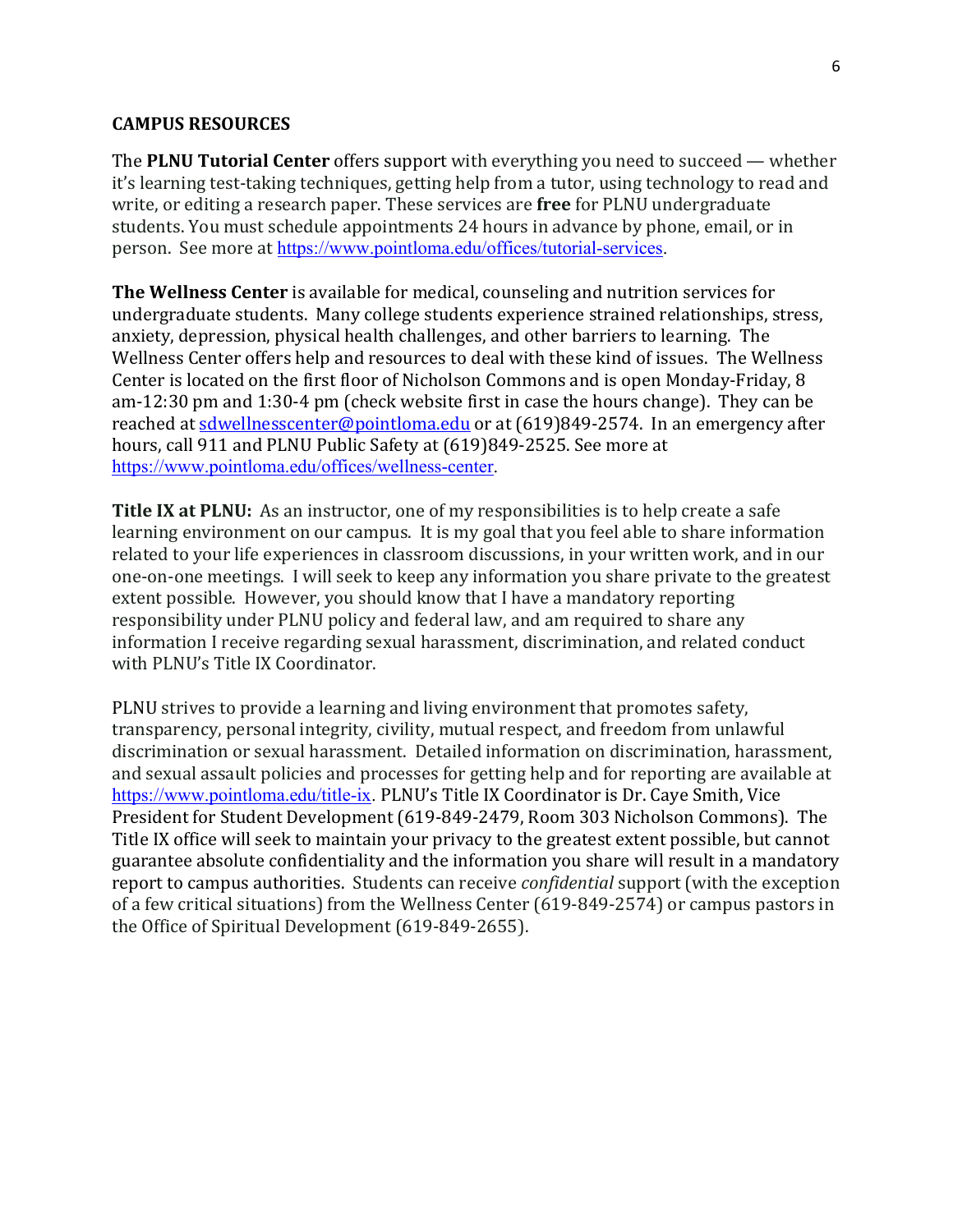*Reading assignments are due before you come to class on the date listed. There are regularly reading quizzes on Canvas, so make sure to do those before each class.*

# **COURSE OUTLINE FOR HIS 1011 (SECTIONS 1 & 2)**

# **SPRING 2020**

| Week 1                                                                                               | Tuesday, Jan 14                                                                                          | Introduction to World Civilizations II                                                                                                                                                     |  |
|------------------------------------------------------------------------------------------------------|----------------------------------------------------------------------------------------------------------|--------------------------------------------------------------------------------------------------------------------------------------------------------------------------------------------|--|
| <b>GLOBAL</b><br><b>EXPLORATION</b>                                                                  | Due today:<br>Take Canvas quiz on the syllabus before class<br>Wednesday, Jan 15<br>Sign up for Perusall |                                                                                                                                                                                            |  |
|                                                                                                      | Friday, Jan 17                                                                                           | "Global Exploration" reading assignment (Perusall)<br>Canvas quiz on "Global Exploration"<br>Today's class is ONLINE, not face-to-face. Make<br>sure to complete the assignment on Canvas. |  |
| Week 2<br><b>REFORMATION,</b><br><b>SCIENTIFIC</b><br><b>REVOLUTION, AND</b><br><b>ENLIGHTENMENT</b> | Monday, Jan 20                                                                                           | No Class for Martin Luther King, Jr. Day                                                                                                                                                   |  |
|                                                                                                      | Wednesday, Jan 22                                                                                        | "Changing Ideas about the World" (Perusall)                                                                                                                                                |  |
|                                                                                                      | Friday, Jan 24                                                                                           | "Changing Ideas about the World" (Perusall)<br>Canvas Quiz                                                                                                                                 |  |
| Week 3                                                                                               | Monday, Jan 27                                                                                           | "Slavery and the Atlantic World" (Perusall)                                                                                                                                                |  |
| "NEW" WORLD AND<br><b>ATLANTIC WORLD</b>                                                             | Wednesday, Jan 29                                                                                        | "Slavery and the Atlantic World" (Perusall)<br>Canvas Quiz                                                                                                                                 |  |
|                                                                                                      | Friday, Jan 31                                                                                           | "Frederick Douglass" (Perusall)<br>Canvas Quiz<br>Remember your Historical Activity is due Monday!                                                                                         |  |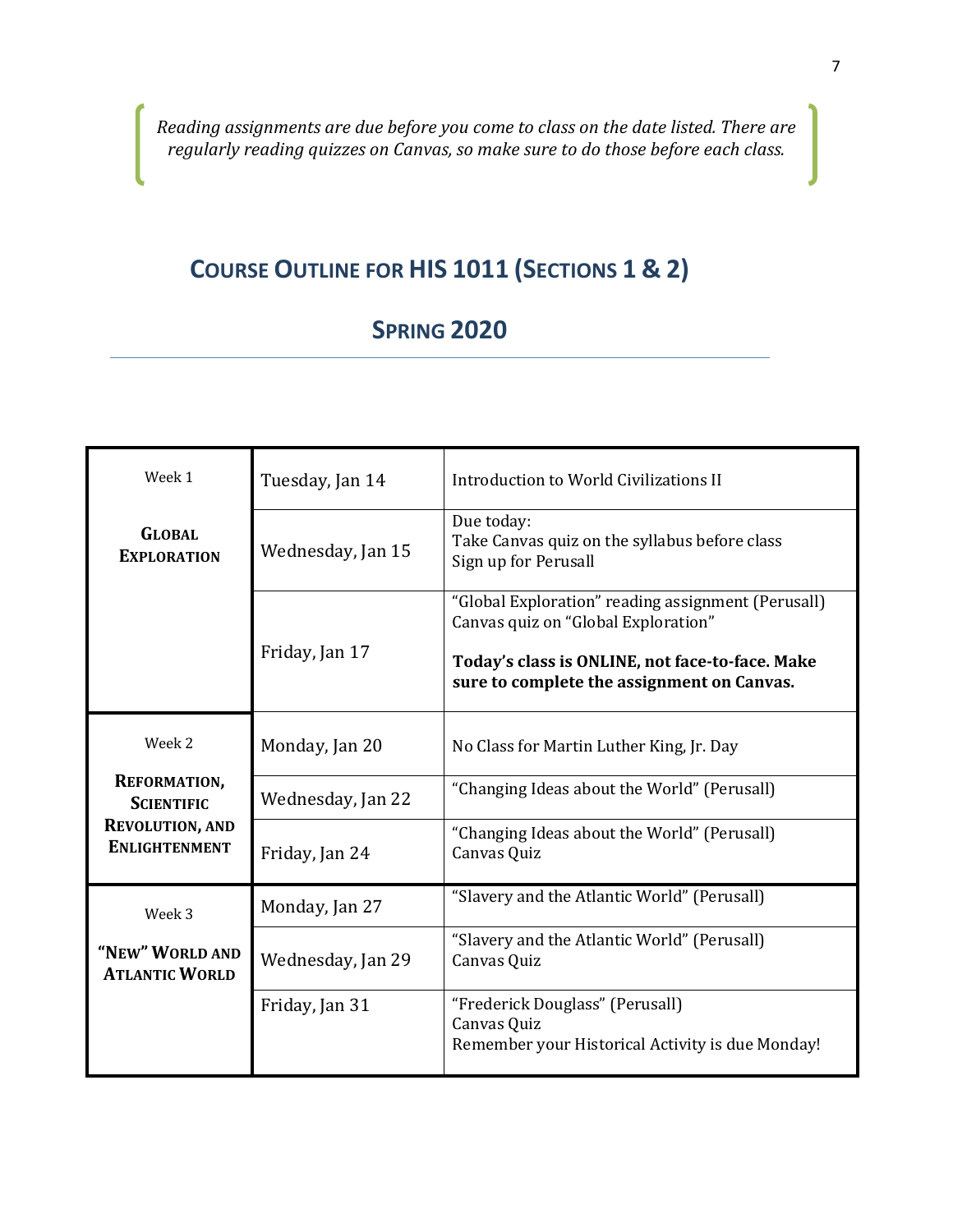| Week 4                                                                                          | Monday, Feb. 3     | <b>Historical Activity due via Canvas</b>                                                           |
|-------------------------------------------------------------------------------------------------|--------------------|-----------------------------------------------------------------------------------------------------|
| POLITICAL AND<br><b>SOCIAL CHANGES IN</b><br><b>EAST ASIA AND THE</b><br><b>ISLAMIC EMPIRES</b> | Wednesday, Feb. 5  | "East Asia and the Islamic Empires" (Perusall)                                                      |
|                                                                                                 | Friday, Feb. 7     | "East Asia and the Islamic Empires" (Perusall)<br>Canvas Quiz                                       |
| Week 5                                                                                          | Monday, Feb. 10    | "American and French Revolutions" (Perusall)<br>Canvas Quiz                                         |
| <b>AMERICAN AND</b><br><b>FRENCH</b><br><b>REVOLUTIONS</b>                                      | Wednesday, Feb. 12 | Study for exam; No reading assignment                                                               |
|                                                                                                 | Friday, Feb. 14    | <b>MIDTERM EXAM #1</b>                                                                              |
| Week 6                                                                                          | Monday, Feb. 17    | "Women's Rights" (Perusall)                                                                         |
| <b>GLOBAL HUMAN</b><br><b>RIGHTS</b><br><b>MOVEMENTS</b>                                        | Wednesday, Feb. 19 | "Women's Rights" (Perusall)<br>Canvas Quiz                                                          |
|                                                                                                 | Friday, Feb. 21    | The Soul Speaks: "Fabienne's Story," p. 113-150<br>Remember your Historical Activity is due Monday! |
|                                                                                                 |                    |                                                                                                     |
| Week 7                                                                                          | Monday, Feb. 24    | <b>Historical Activity due via Canvas</b>                                                           |
| <b>INDUSTRIALIZATION</b>                                                                        | Wednesday, Feb. 26 | "Nationalism and Industrialization" (Perusall)                                                      |
| <b>AND NATIONALISM</b>                                                                          | Friday, Feb. 28    | "Nationalism and Industrialization" (Perusall)<br>Canvas Quiz                                       |
| Week 8                                                                                          | Monday, Mar. 2     | "Imperialism" (Perusall)                                                                            |
| <b>NATIONALISM AND</b><br><b>IMPERIALISM</b>                                                    | Wednesday, Mar. 4  | "Imperialism" (Perusall)<br>Canvas Quiz                                                             |
|                                                                                                 | Friday, Mar. 6     | Begin Abina and the Important Men, Part I (pg. 1-79)<br>[Spring Break is Mar 9-13]                  |
| Week 9                                                                                          | Monday, Mar 16     | Continue Abina and the Important Men                                                                |
| <b>THE AGE OF</b><br><b>IMPERIALISM</b>                                                         | Wednesday, Mar 18  | Finish Abina and the Important Men, Part I (1-79)                                                   |